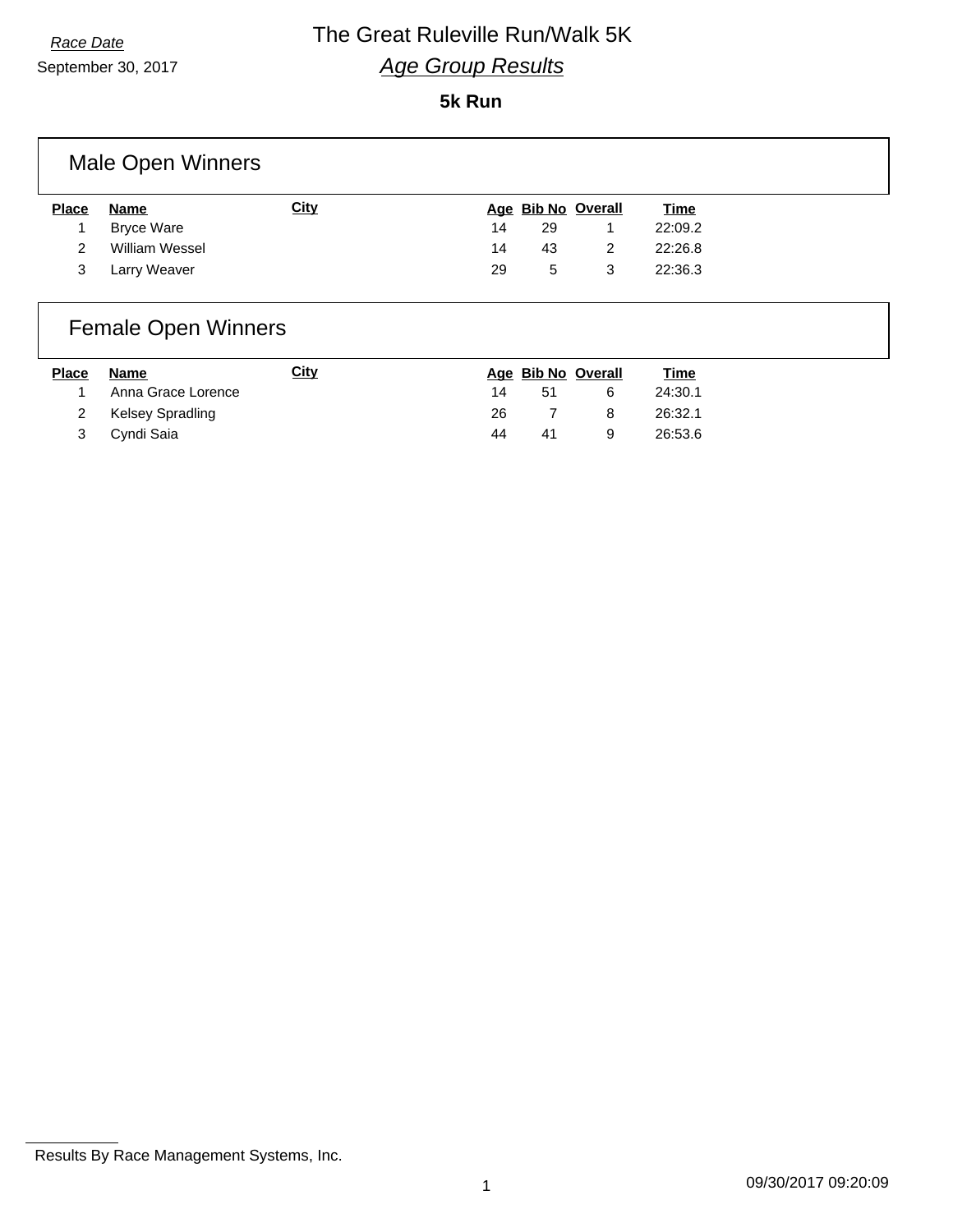September 30, 2017

 $\Gamma$ 

#### **5k Run**

|                | Male 12 and Under      |             |                |                    |    |             |  |
|----------------|------------------------|-------------|----------------|--------------------|----|-------------|--|
| <b>Place</b>   | Name                   | <b>City</b> |                | Age Bib No Overall |    | <b>Time</b> |  |
| $\mathbf{1}$   | <b>Brant Chandler</b>  |             | 9              | 31                 | 12 | 27:46.6     |  |
| 2              | <b>Walker Saia</b>     |             | 11             | 42                 | 17 | 30:00.7     |  |
|                | Female 12 and Under    |             |                |                    |    |             |  |
| <b>Place</b>   | <b>Name</b>            | City        |                | Age Bib No Overall |    | <b>Time</b> |  |
| 1              | <b>Allie Free</b>      |             | $\overline{7}$ | 45                 | 22 | 31:49.1     |  |
| $\overline{2}$ | Mia Luciano            |             | 11             | 35                 | 28 | 34:23.3     |  |
|                | Male 13 to 15          |             |                |                    |    |             |  |
| <b>Place</b>   | <b>Name</b>            | <b>City</b> |                | Age Bib No Overall |    | <b>Time</b> |  |
|                | 1 * Davis Carver       |             | 14             | 49                 | 5  | 24:28.1     |  |
|                | 2 * Will Floyd         |             | 15             | 28                 | 16 | 29:47.7     |  |
| 3              | * Seth Givens          |             | 14             | 9                  | 19 | 30:22.0     |  |
| 4              | Ethan Ryle             |             | 15             | 16                 | 26 | 34:06.4     |  |
|                | Male 20 to 29          |             |                |                    |    |             |  |
| <b>Place</b>   | <b>Name</b>            | <b>City</b> |                | Age Bib No Overall |    | <b>Time</b> |  |
|                | 1 * Andrew Bishop      |             | 26             | 10                 | 15 | 29:39.9     |  |
|                | 2 * Clay Cummins       |             | 28             | 39                 | 41 | 43:49.0     |  |
|                | Female 20 to 29        |             |                |                    |    |             |  |
| <b>Place</b>   | <b>Name</b>            | City        |                | Age Bib No Overall |    | <b>Time</b> |  |
| $^\star$<br>1  | <b>Meredith Wilkes</b> |             | 26             | 56                 | 13 | 28:54.8     |  |
| $2 *$          | Holly Caradonna        |             | 25             | 12                 | 24 | 32:20.5     |  |
| 3              | <b>Kristy Cummins</b>  |             | 25             | 38                 | 25 | 32:46.8     |  |
| 4              | Mary Potter            |             | 29             | 22                 | 36 | 37:43.7     |  |
| 5              | Stormi Valentine       |             | 28             | 25                 | 37 | 37:44.7     |  |
| 6              | Sarah Shepherd         |             | 26             | 24                 | 39 | 40:17.1     |  |
|                | Male 30 to 39          |             |                |                    |    |             |  |
| <b>Place</b>   | <b>Name</b>            | <b>City</b> |                | Age Bib No Overall |    | <b>Time</b> |  |
| $1 *$          | Jason Shaw             |             | 36             | 14                 | 14 | 29:16.5     |  |

Results By Race Management Systems, Inc.

٦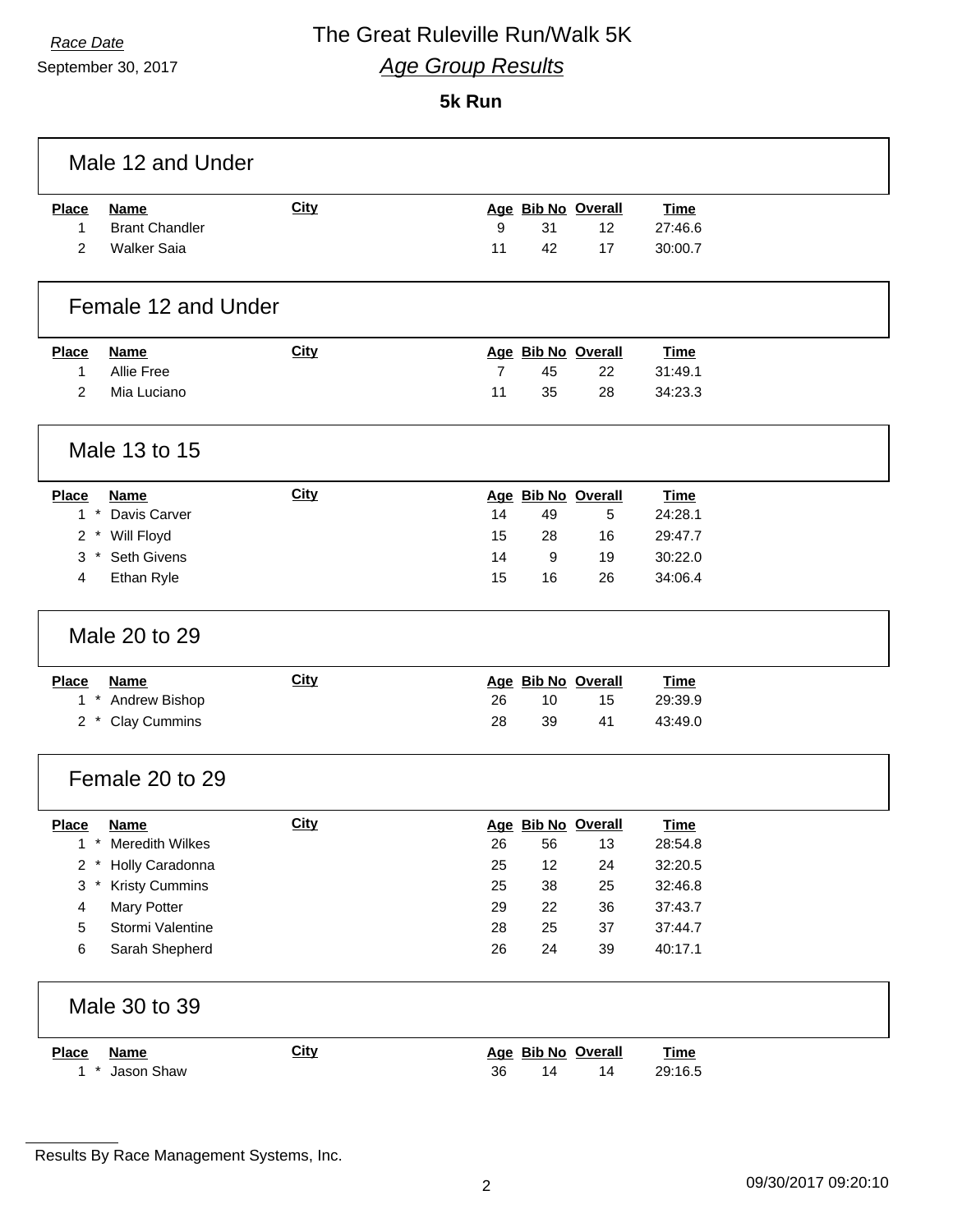September 30, 2017

### **5k Run**

| Female 30 to 39                              |             |                            |             |
|----------------------------------------------|-------------|----------------------------|-------------|
| <b>Place</b><br><b>Name</b>                  | <b>City</b> | Age Bib No Overall         | <b>Time</b> |
| $1 *$<br><b>Ginny Yelverton</b>              |             | 36<br>52<br>10             | 27:00.1     |
| $2 *$<br><b>Blair Campbell</b>               |             | 30<br>13<br>18             | 30:09.4     |
| $\mathbf{3}$<br>Tiffany Johnston<br>$^\star$ |             | 33<br>6<br>20              | 30:32.6     |
| 4<br>Ashley Free                             |             | 34<br>44<br>23             | 32:18.1     |
| 5<br><b>Whitney Hood</b>                     |             | 31<br>32<br>29             | 35:32.5     |
| 6<br>Kathryn Flemmons                        |             | 33<br>2<br>30              | 35:49.0     |
| $\overline{7}$<br>Cassandra Shaw             |             | 33<br>34<br>4              | 36:32.3     |
| 8<br>Michelle Floyd                          |             | 39<br>47<br>38             | 38:23.4     |
| Male 40 to 49                                |             |                            |             |
| <b>Place</b><br><b>Name</b>                  | <b>City</b> | Age Bib No Overall         | <b>Time</b> |
| 1 * Wilson Langston                          |             | 45<br>37<br>31             | 36:03.5     |
| Nate Murphree<br>$2^*$                       |             | 49<br>18<br>34             | 36:53.2     |
| Female 40 to 49                              |             |                            |             |
| <b>Place</b><br><b>Name</b>                  | <b>City</b> | Age Bib No Overall         | <b>Time</b> |
| $1 *$<br>Erica Adams                         |             | 40<br>50<br>11             | 27:46.3     |
| 2 * Angela Cooper                            |             | $\mathbf{1}$<br>43<br>21   | 31:16.8     |
| $3*$<br>Shari Murphree                       |             | 49<br>27<br>17             | 34:12.9     |
| Kelli Wallace<br>4                           |             | 35<br>41<br>33             | 37:28.8     |
| Male 50 to 59                                |             |                            |             |
| <b>Place</b><br><b>Name</b>                  | <b>City</b> | Age Bib No Overall         | <b>Time</b> |
| 1 * LC Grant                                 |             | 59<br>30<br>4              | 22:57.9     |
| Female 50 to 59                              |             |                            |             |
| <b>Place</b><br><b>Name</b>                  | <b>City</b> | Age Bib No Overall         | <b>Time</b> |
| 1 * Georgia Ryle                             |             | 53<br>15<br>40             | 40:24.9     |
| 2 * Carla Weaver                             |             | 52<br>19<br>42             | 56:12.9     |
| Male 60 to 69                                |             |                            |             |
| Place<br><b>Name</b>                         | <b>City</b> | Age Bib No Overall         | <b>Time</b> |
| Randy Moore<br>$1$ $*$                       |             | 60<br>46<br>$\overline{7}$ | 24:44.3     |

Results By Race Management Systems, Inc.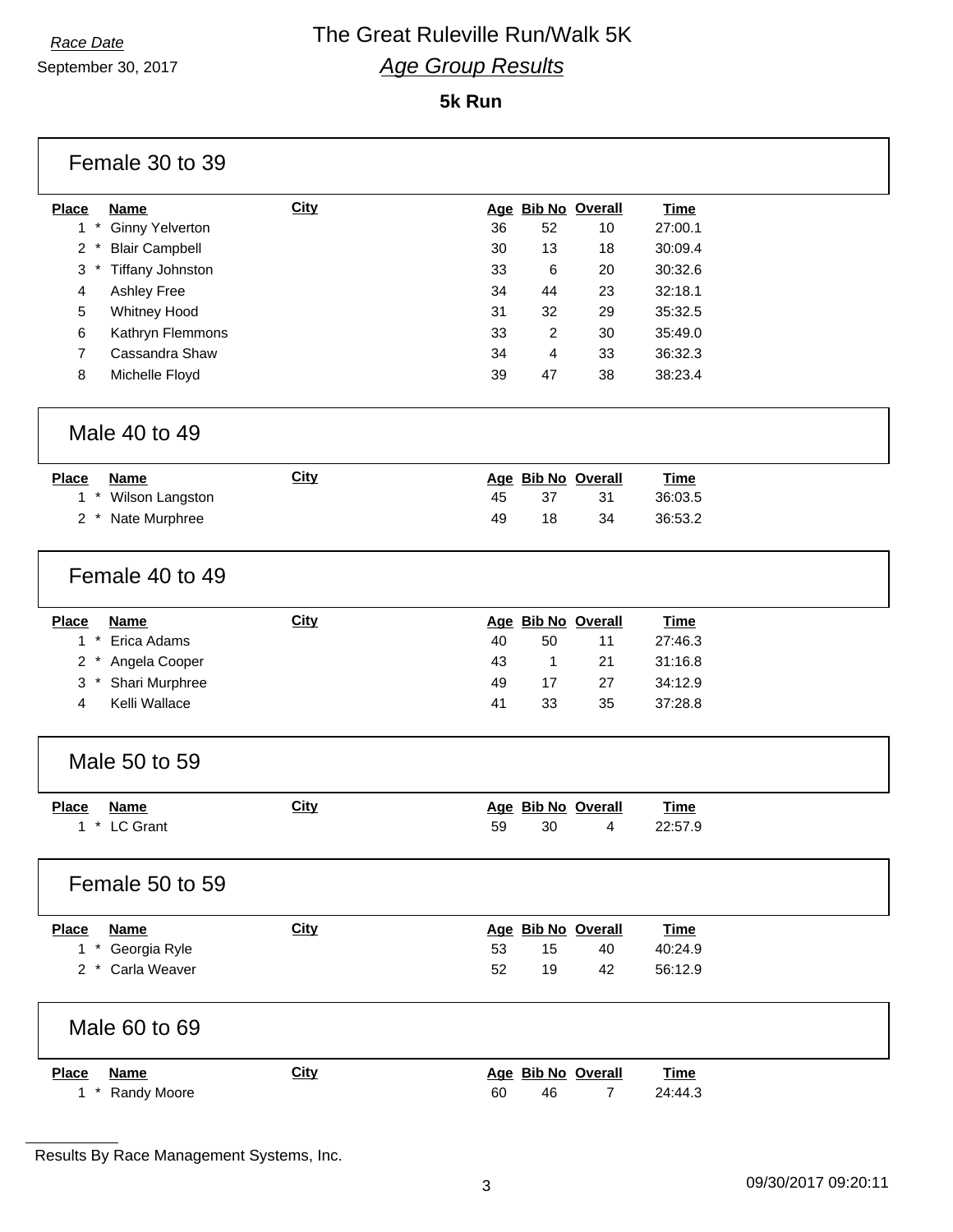September 30, 2017

### *Race Date* The Great Ruleville Run/Walk 5K *Age Group Results* **5k Run**

| Female 60 to 69                                 |             |    |   |                          |                        |  |
|-------------------------------------------------|-------------|----|---|--------------------------|------------------------|--|
| <b>Place</b><br><u>Name</u><br>1 * Faye Whatley | <b>City</b> | 64 | 8 | Age Bib No Overall<br>32 | <b>Time</b><br>36:10.3 |  |

Results By Race Management Systems, Inc.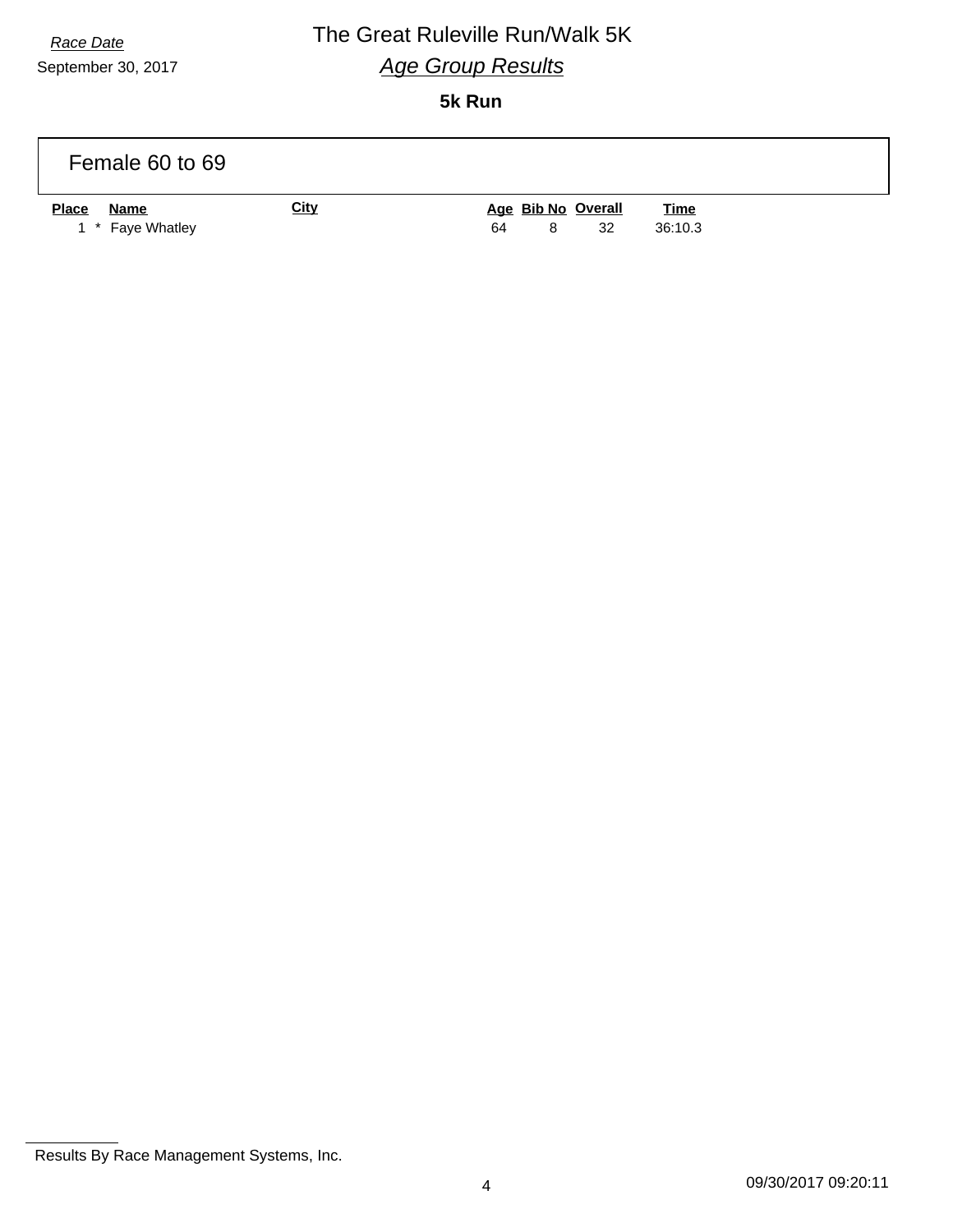September 30, 2017

### **5k Walk**

| <b>Male Open Winners</b>   |                              |             |                                     |                        |  |  |
|----------------------------|------------------------------|-------------|-------------------------------------|------------------------|--|--|
| <b>Place</b><br>1.         | <b>Name</b><br>Robert Hearn  | <b>City</b> | Age Bib No Overall<br>38<br>27<br>1 | <b>Time</b><br>36:47.8 |  |  |
| <b>Female Open Winners</b> |                              |             |                                     |                        |  |  |
| <b>Place</b>               | <b>Name</b><br>Delina Denton | <b>City</b> | Age Bib No Overall<br>3<br>43<br>11 | <b>Time</b><br>45:13.1 |  |  |

Results By Race Management Systems, Inc.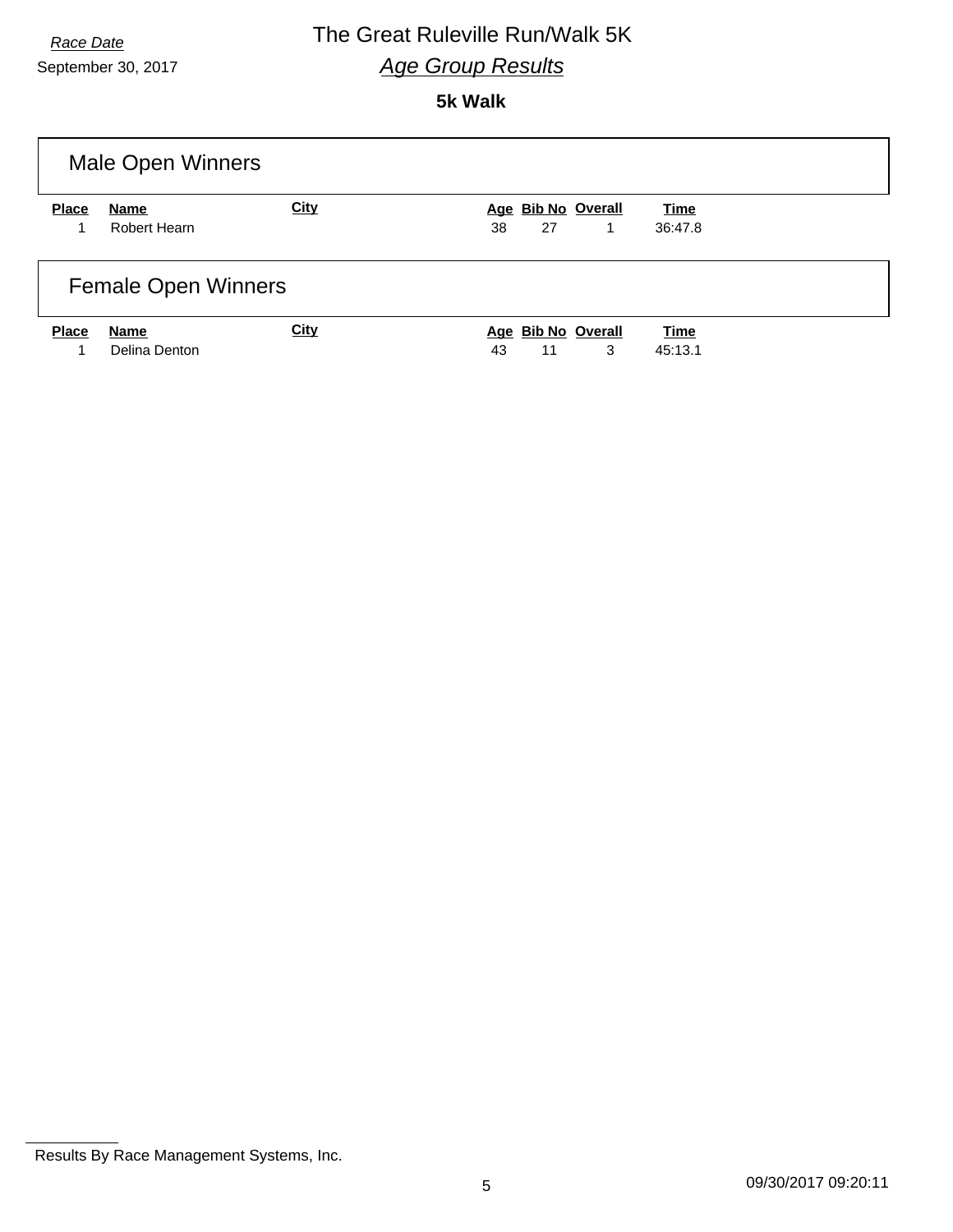September 30, 2017

### **5k Walk**

| Female 13 to 15                                               |             |                                                                                                              |
|---------------------------------------------------------------|-------------|--------------------------------------------------------------------------------------------------------------|
| <b>Place</b><br><b>Name</b><br>1 * Binta Fadiga               | <b>City</b> | Age Bib No Overall<br><b>Time</b><br>15<br>55<br>10<br>54:06.3                                               |
| Male 20 to 29                                                 |             |                                                                                                              |
| <b>Place</b><br><b>Name</b><br>1 * Chantz Smith               | <b>City</b> | Age Bib No Overall<br><b>Time</b><br>27<br>58<br>53:51.5<br>8                                                |
| Male 30 to 39                                                 |             |                                                                                                              |
| <b>Place</b><br><b>Name</b><br>1 * Chris Johnson              | <b>City</b> | Age Bib No Overall<br><b>Time</b><br>31<br>57<br>9<br>53:52.6                                                |
| Male 40 to 49                                                 |             |                                                                                                              |
| Place<br><b>Name</b><br>1 * Arnold Luciano<br>2 * Chris Hicks | <b>City</b> | Age Bib No Overall<br>Time<br>44<br>$\overline{2}$<br>44:28.4<br>36<br>41<br>53<br>$\overline{7}$<br>51:21.6 |
| Female 40 to 49                                               |             |                                                                                                              |
| <b>Place</b><br><b>Name</b><br>1 * Leslie Stewart             | <b>City</b> | Age Bib No Overall<br><b>Time</b><br>47<br>54<br>6<br>51:20.5                                                |
| Female 50 to 59                                               |             |                                                                                                              |
| <b>Place</b><br><b>Name</b><br>$1 *$<br><b>Bobbie Butler</b>  | <b>City</b> | Age Bib No Overall<br><b>Time</b><br>54:30.7<br>51<br>40<br>11                                               |
| Male 60 to 69                                                 |             |                                                                                                              |
| <b>Place</b><br><b>Name</b><br>$1 *$<br>Jerry Stephenson      | <b>City</b> | Age Bib No Overall<br><b>Time</b><br>63<br>21<br>46:26.9<br>5                                                |

Results By Race Management Systems, Inc.